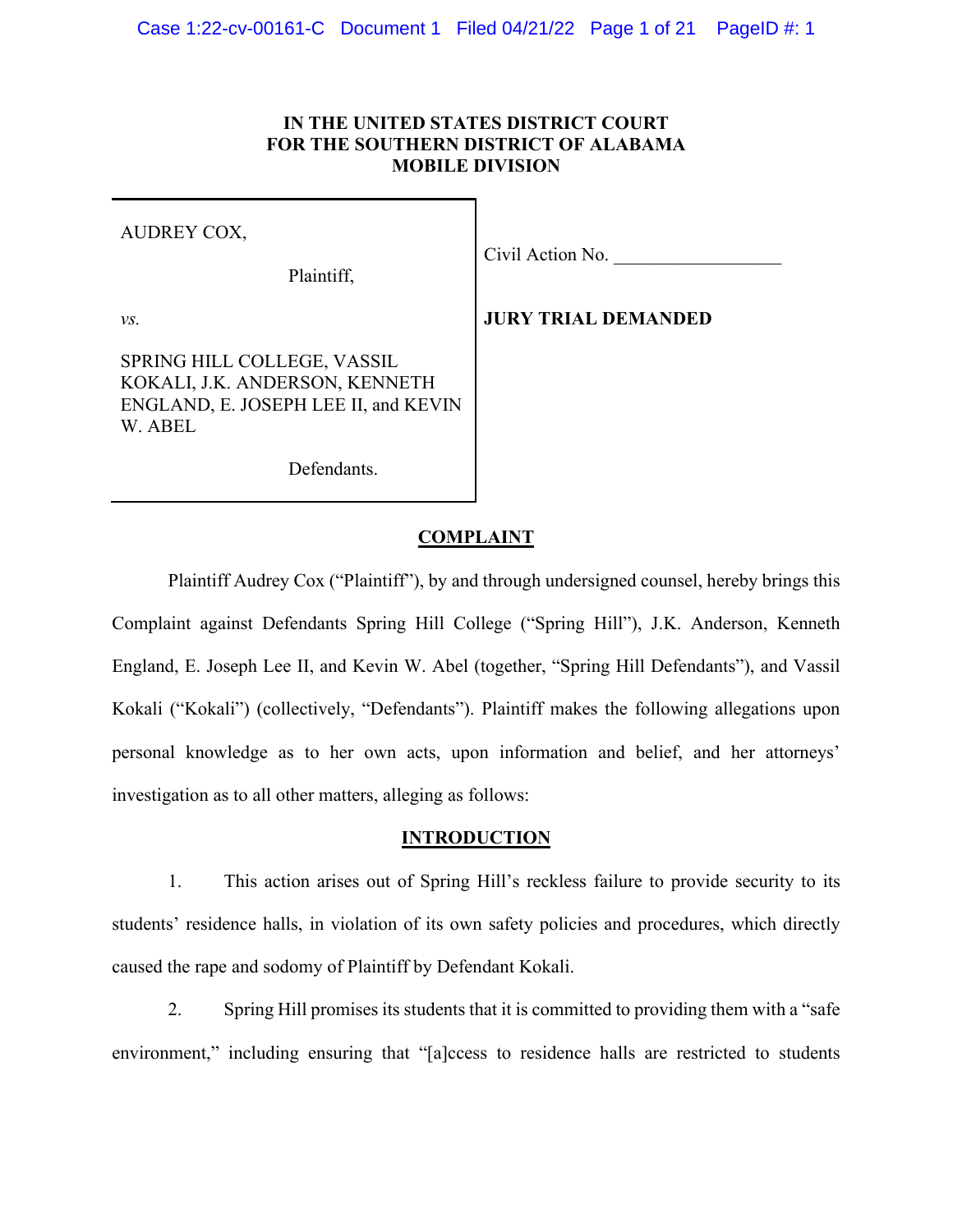#### Case 1:22-cv-00161-C Document 1 Filed 04/21/22 Page 2 of 21 PageID #: 2

assigned to each building and authorized personnel" and that "[f]acilities … are maintained in a manner that minimizes hazardous conditions."

3. Despite these promises, Spring Hill recklessly failed to secure the entrance of Plaintiff's residence hall by ensuring that the lock on the door functioned properly and failed to ensure that there were other reasonable security measures in place to restrict the access of unauthorized individuals.

4. On March 13, 2021, as a direct result of Spring Hill's reckless conduct, Kokali freely entered Plaintiffs' unlocked residence hall without authorization, proceeded to Plaintiffs' dorm room without encountering any other security measures, broke into her room without permission, and raped and sodomized her.

5. As a direct result of Defendants' conduct, Plaintiff sustained severe physical injuries and life-altering emotional trauma.

#### **PARTIES**

6. Plaintiff Audrey Cox is a twenty-one-year-old woman. Plaintiff is presently a resident of Hickman County, Tennessee. She matriculated at Spring Hill College in August of 2018 where she played basketball. As a result of the Defendants' conduct, she suffered significant injury and emotional trauma and is no longer enrolled in any educational institution.

7. Defendant Spring Hill College is a domestic non-profit corporation that functions as a private educational institution and is located in Mobile, Alabama. Spring Hill is a recipient of federal funds under Title IX, 20 U.S.C. §§ 1681-1688 ("Title IX").

8. Defendant J.K. Anderson ("Anderson") was, at all relevant times hereto, a resident citizen of the state of Alabama, where he was employed by Spring Hill College as its Chief of Police in the Department of Public Safety and Security. Upon information and belief, at all relevant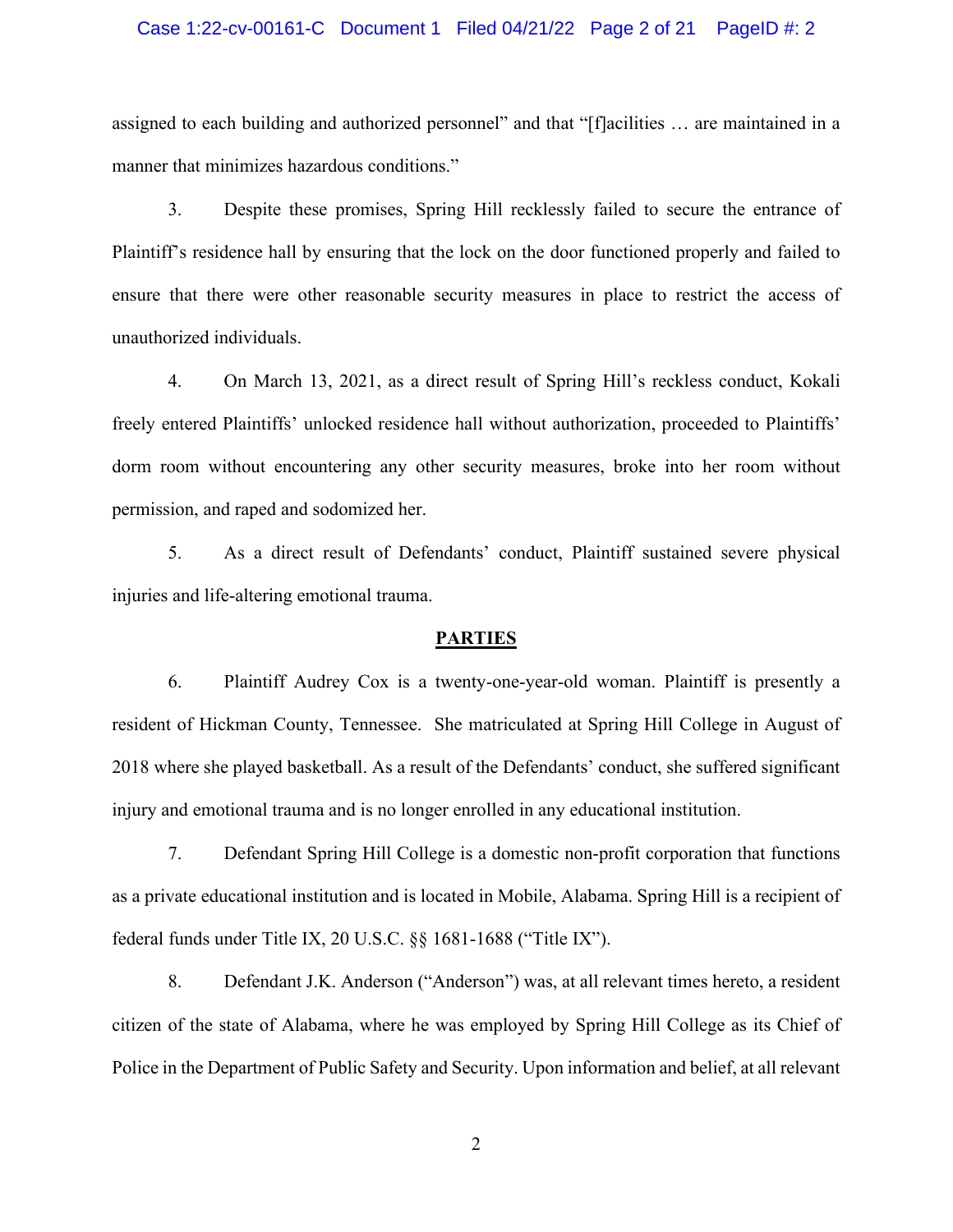#### Case 1:22-cv-00161-C Document 1 Filed 04/21/22 Page 3 of 21 PageID #: 3

times herein, Defendant Anderson had authority to take corrective action by virtue of his position as supervisor and policymaker for Spring Hill.

9. Defendant Kenneth England ("England") was, at all relevant times hereto, a resident citizen of the state of Alabama, where he was employed by Spring Hill College as its Executive Vice President and CFO. Upon information and belief, at all relevant times herein, Defendant England had authority to take corrective action by virtue of his position as supervisor and policymaker for Spring Hill.

10. Defendant E. Joseph Lee II ("Lee") was, at all relevant times hereto, a resident citizen of the state of Alabama, where he was employed by Spring Hill College as its President. Upon information and belief, at all relevant times herein, Defendant Lee had authority to take corrective action by virtue of his position as supervisor and policymaker for Spring Hill.

11. Defendant Kevin W. Abel ("Abel") was, at all relevant times hereto, a resident citizen of the state of Alabama, where he was employed by Spring Hill College as its Vice President of Student Affairs. Upon information and belief, at all relevant times herein, Defendant Abel had authority to take corrective action by virtue of his position as supervisor and policymaker for Spring Hill.

12. At all times relevant hereto, Defendant Vassil Kokali is an Italian national, who was and is a resident of Mobile County, Alabama. Defendant Kokali was a student athlete attending Spring Hill College at the time he violently raped and sodomized Plaintiff.

#### **JURISDICTION AND VENUE**

13. This Court has federal question subject-matter jurisdiction pursuant to 28 U.S.C. § 1331 because Plaintiff brings this action under 20 U.S.C. § 1681, *et seq*.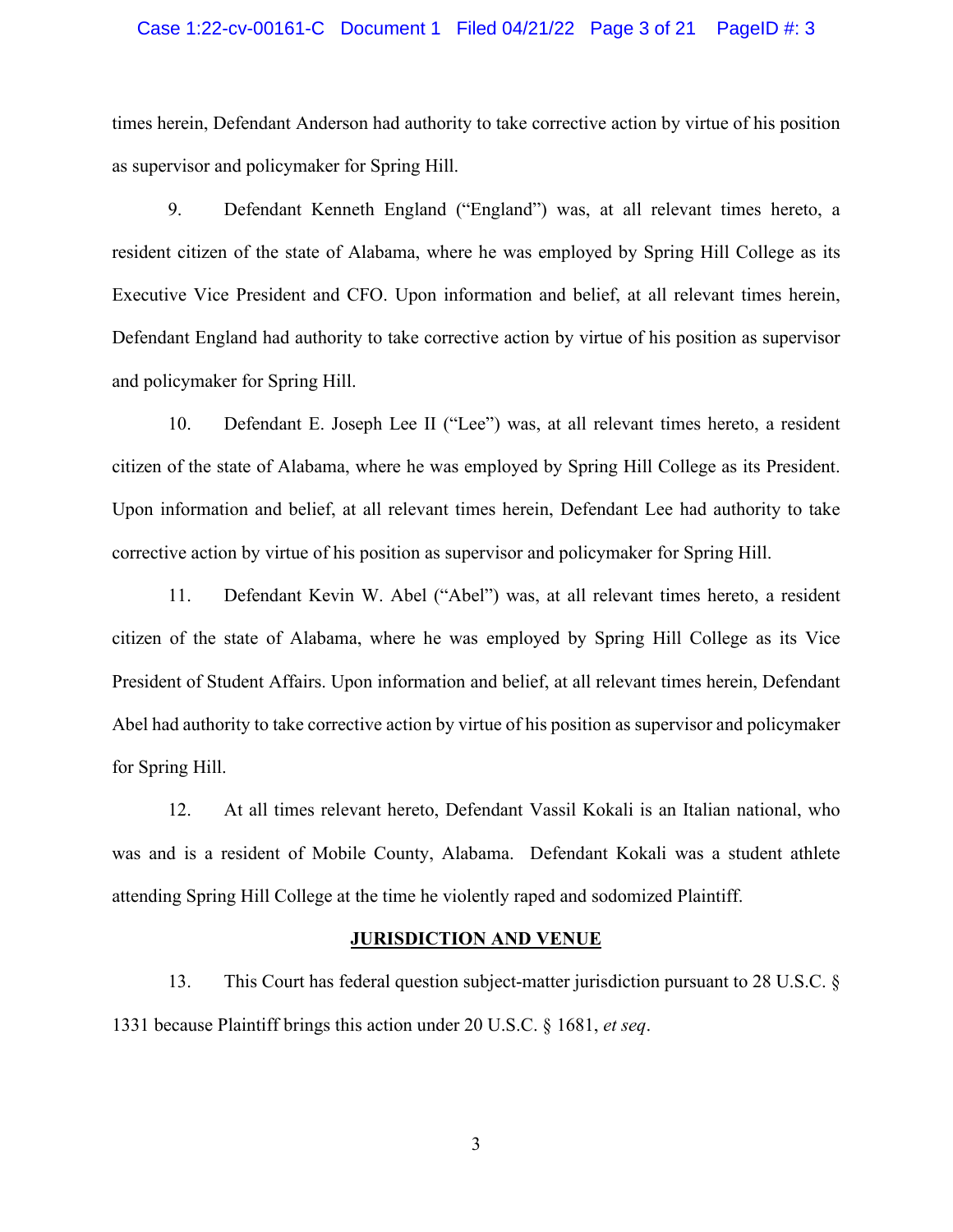### Case 1:22-cv-00161-C Document 1 Filed 04/21/22 Page 4 of 21 PageID #: 4

14. This Court also has supplemental jurisdiction, pursuant to 28 U.S.C. § 1367(a), over Plaintiff's claims brought under Alabama law because Plaintiff's state law claims are so related to her federal law claim that they form part of the same case or controversy.

15. This Court has personal jurisdiction over Defendants because they are citizens of the state of Alabama and/or committed the tortious acts that give rise to Plaintiff's claims in the state of Alabama.

16. Venue is proper in this District pursuant to 28 U.S.C. §§ 1391(b)(1)-(2) because this is the judicial district where the events or omissions giving rise to Plaintiff's claims occurred and at least one Defendant resides in this judicial district.

## **FACTUAL ALLEGATIONS**

# **I. Despite Its Promises to Provide a Safe and Secure Environment to Its Students, Spring Hill Failed in Its Duty to Provide a Reasonably Safe Environment for Plaintiff.**

17. Spring Hill, at all times relevant to this action, made a number of affirmative

representations regarding safety on the Spring Hill campus and its duty to limit access to only

those students assigned to each respective residence hall.

18. Spring Hill represented to Plaintiff, all students, and the public the following:

**The Office of Residence Life and the Spring Hill College Community are committed to providing students with a safe environment** that is conducive to personal growth and learning. To accomplish this, the Office of Residence Life partners closely with the [Department of Public Safety](http://departments2.shc.edu/publicsafety) to ensure the safety of our students.

All residence halls on campus are secure and external doors are locked 24 hours a day. **Access to residence halls are restricted to students assigned to each building and authorized personnel.** The campus as a whole, also restricts access to non-Spring Hill Students and authorized personnel after 10 p.m., limiting the entrances to campus to a singular access point from the Old Shell Road entrance. $<sup>1</sup>$  $<sup>1</sup>$  $<sup>1</sup>$  (emphases added).</sup>

<span id="page-3-0"></span><sup>&</sup>lt;sup>1</sup> https://www.shc.edu/student-life/campus-life/campus-safety/ (last visited April 19, 2022).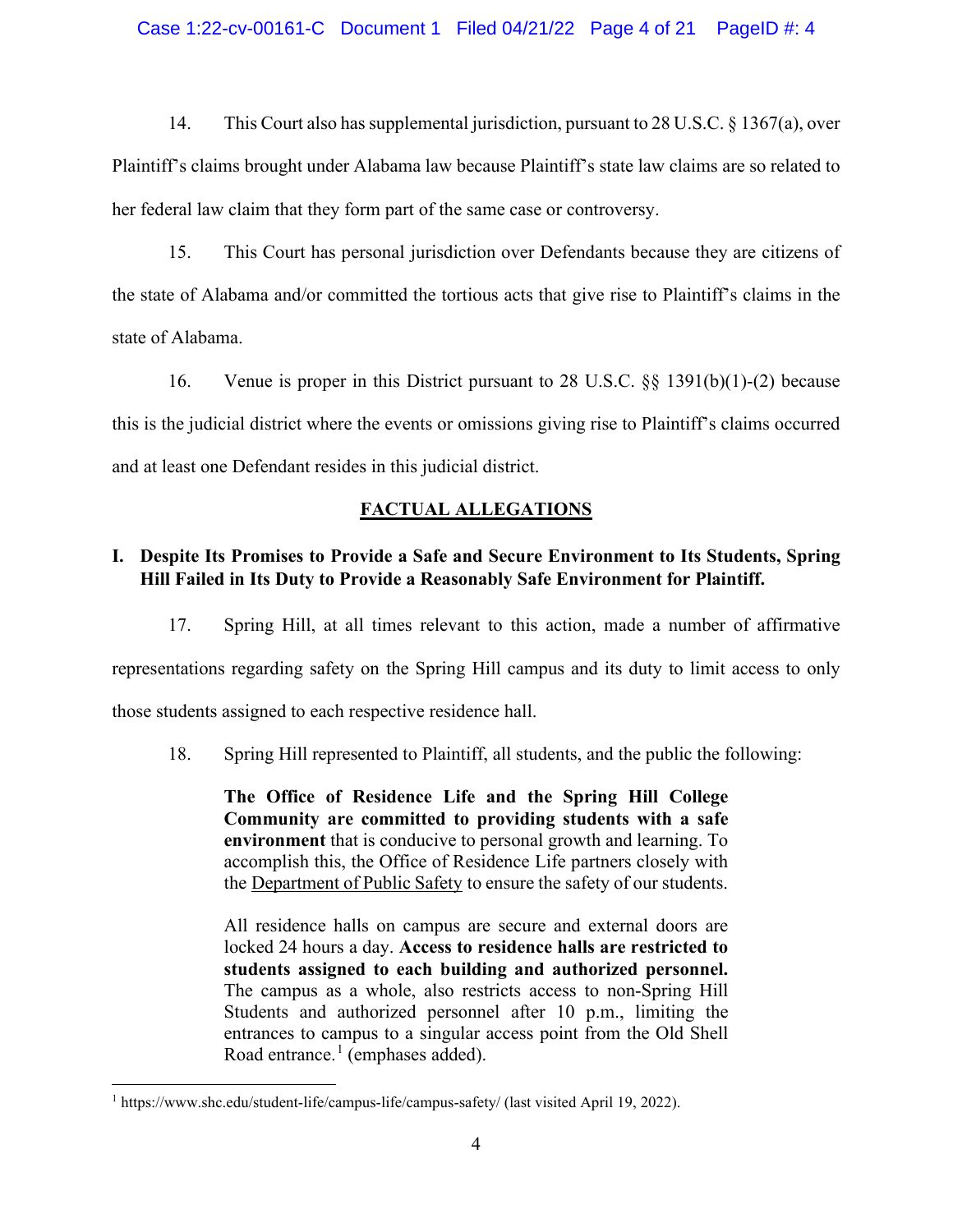19. Additionally, Spring Hill states in its 2020 Annual Security and Fire Safety Report,

which is distributed to all students and Spring Hill employees, that:

Access to residence halls is restricted to residents, their approved guests, and specified members of the college community. Residents gain entry by either keys or card access readers. Residents are cautioned against propping doors open and permitting strangers to enter the buildings. SHC public safety officers patrol the residence halls on a regular basis. Housing staff enforce security measures in the halls and work with residents to achieve a community respectful of individual and group rights and responsibilities.[2](#page-4-0)

20. Spring Hill also maintains its own Department of Public Safety ("DPS"). The mission of the Spring Hill College DPS is to "provide a safe and secure environment while respecting the rights and dignity of all individuals."[3](#page-4-1)

21. DPS is responsible for providing law enforcement and public safety services for the main campus in Mobile, Alabama. *Id.*

22. Spring Hill represents to its students that the Spring Hill DPS "is staffed with trained professional police and public safety officers 24 hours a day, 7 days a week" and that it makes "every effort to provide the best possible service, safety, and protection of persons and property at Spring Hill College."[4](#page-4-2)

23. Spring Hill further promises its students that "[a]ll Department of Public Safety employees are well trained professional with vast experience and the dedication to serve the needs and support the mission of the College Community."[5](#page-4-3)

<span id="page-4-0"></span><sup>2</sup> *See* Spring Hill College DPS 2020 Annual Security and Fire Safety Report at 2, available at http://departments2.shc.edu/sites/default/files/publicsafety/files/2020\_shc\_annual\_security\_report\_0.pdf

<span id="page-4-1"></span><sup>3</sup> http://departments2.shc.edu/publicsafety (last visited April 19, 2022).

<span id="page-4-2"></span><sup>4</sup> *See* Spring Hill College DPS 2020 Annual Security and Fire Safety Report at 2, available at http://departments2.shc.edu/sites/default/files/publicsafety/files/2020\_shc\_annual\_security\_report\_0.pdf

<span id="page-4-3"></span><sup>5</sup> *Id.*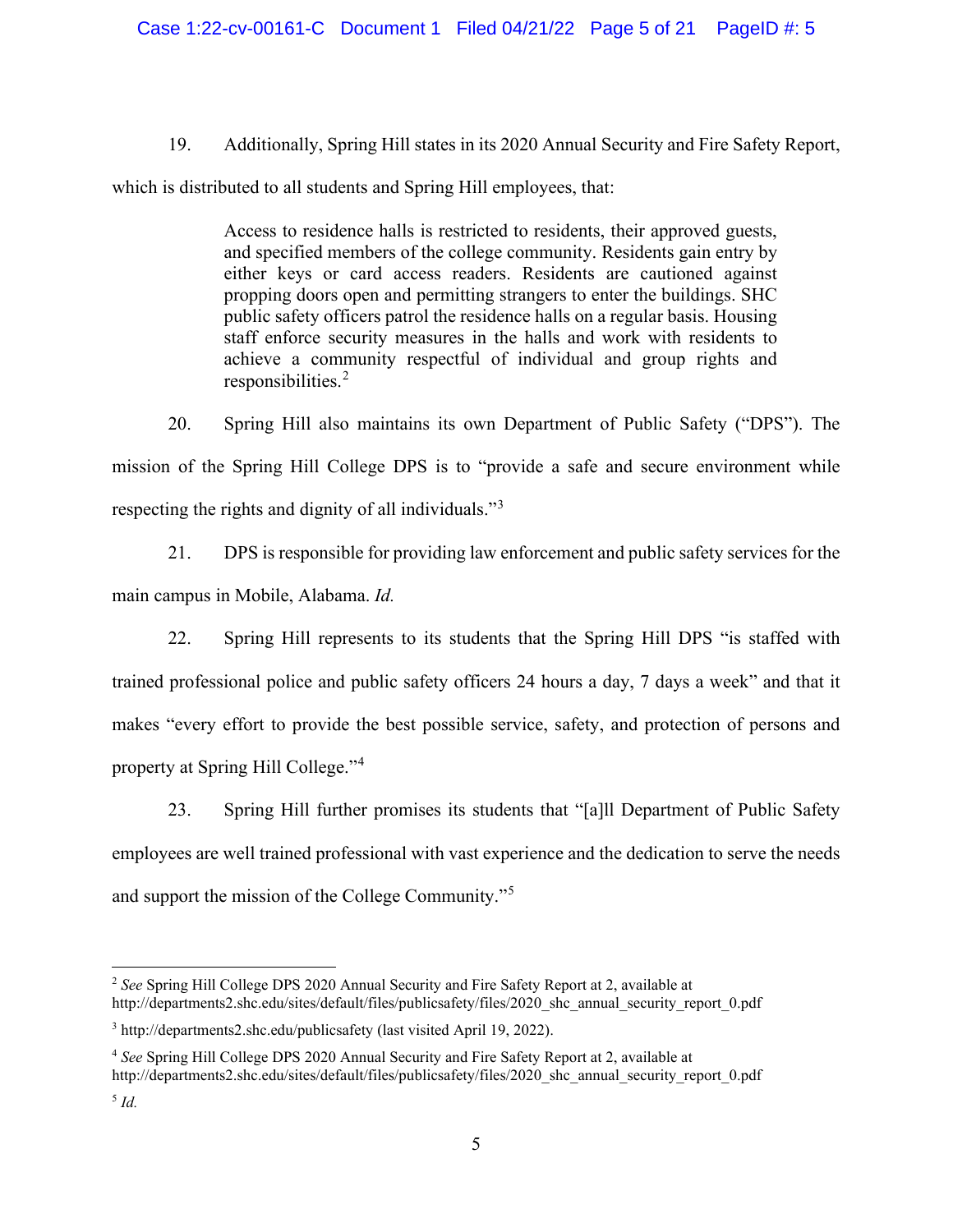### Case 1:22-cv-00161-C Document 1 Filed 04/21/22 Page 6 of 21 PageID #: 6

24. Spring Hill promises that it will "establish policies" that will reflect its "institutional values," including the "responsible use of alcohol," that "aid in the promotion of a healthy, lawful, and neighborly Spring Hill community." <sup>[6](#page-5-0)</sup> Spring Hill also promises that its DPS officers have the same duties as all other police officers in the state of Alabama to uphold the law, including the underage consumption of alcohol.<sup>[7](#page-5-1)</sup>

25. Despite its promises with respect to the safety of its students, Spring Hill College and its DPS exhibited a reckless disregard for the safety of Spring Hill students, including Plaintiff.

26. While promising students that DPS would ensure a "safe and secure environment" for students, Spring Hill allowed its DPS officers to attend parties and consume alcohol with its students, including underage students.

27. While a freshman at Spring Hill, Plaintiff attended a party. At the party, a DPS officer shared liquor, consumed alcohol, and otherwise participated in the festivities with underage students attending Spring Hill, including Plaintiff.

28. Spring Hill was on actual and constructive notice of the reckless conduct of its DPS officers because, among other reasons, they freely posed for photographs with underage Spring Hill students while consuming alcohol with them.

29. DPS officers routinely fraternized and consumed alcohol with Spring Hill College students.

30. Spring Hill knew or should have known of the conduct of its DPS officers and failed to take any corrective action.

<span id="page-5-0"></span><sup>6</sup> *Id.* at 5.

<span id="page-5-1"></span><sup>7</sup> *Id.* at 2.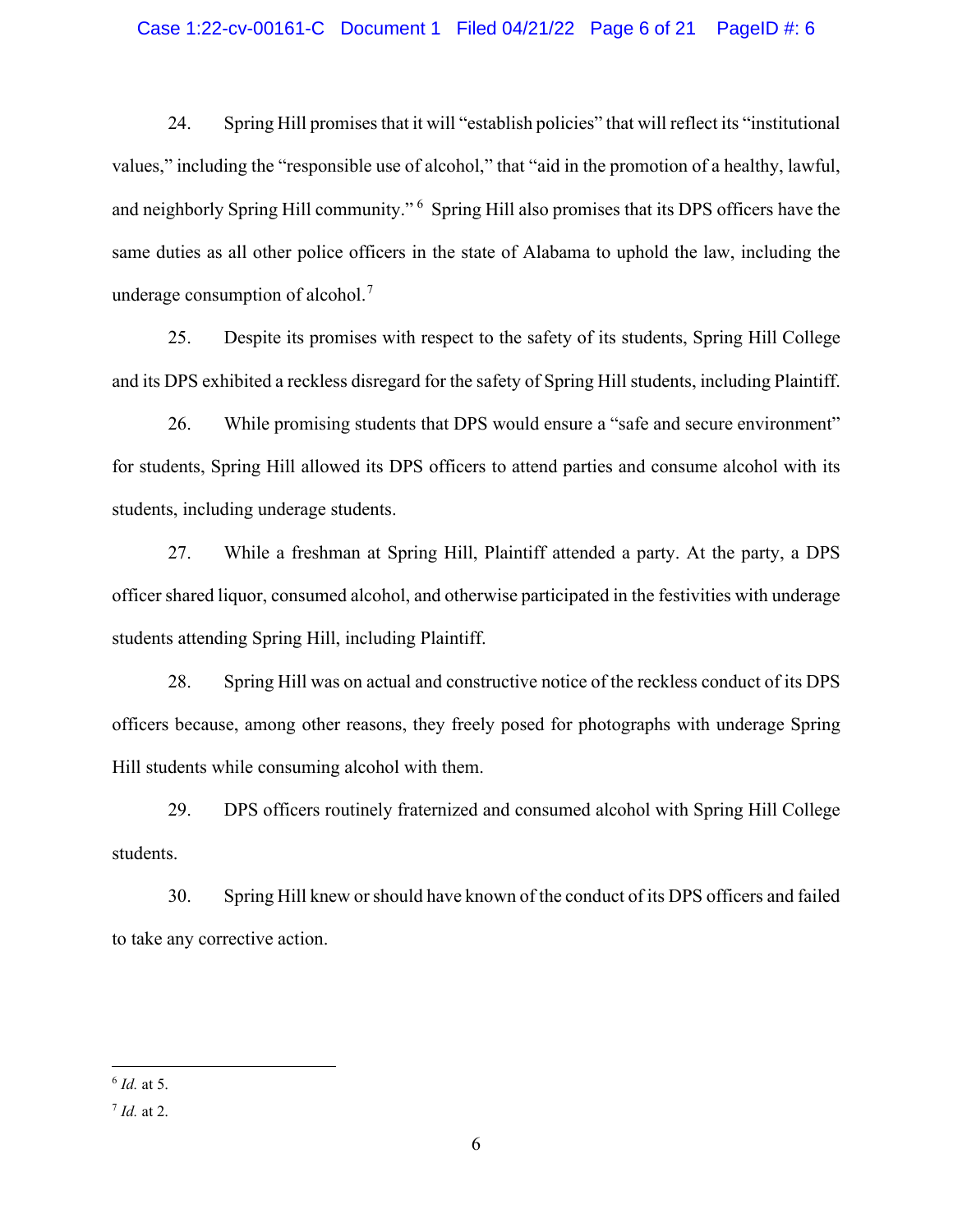### Case 1:22-cv-00161-C Document 1 Filed 04/21/22 Page 7 of 21 PageID #: 7

31. Commencing in August of 2019, Plaintiff was a resident of New Hall, a residential dormitory on the Spring Hill Campus.

32. Spring Hill also made affirmative representations regarding the maintenance of campus facilities to its students, including New Hall. As noted in Spring Hill's 2020 Annual Security and Fire Safety Report:

> Facilities and landscaping are maintained in a manner that minimizes hazardous conditions. While patrolling the campus, SHC public safety officers make note of any malfunctioning lights and other unsafe physical conditions. These are then reported to SHC Plant Operations for correction. *Id*. at 2. [8](#page-6-0)

33. In what can now only be viewed with tragic irony, Spring Hill also boasts that it "holds crime awareness campaigns throughout the year, **such as a lock your door campaign**."[9](#page-6-1)

34. Despite Spring Hill's promise to maintain its facilities, including New Hall, in a safe condition, ensuring that locks on exterior doors of buildings, including residence halls are functioning properly, it was widely known by all who lived at New Hall and anyone else who regularly entered the building, including Spring Hill employees and personnel, that the locks did not function properly and that even if "locked," the front doors of New Hall could be easily opened by forcefully pulling on the doors.

35. It was also widely known by all who lived at New Hall and anyone else who regularly entered the building, including Spring Hill employees and personnel, that New Hall was freely accessible by anyone who had a Spring Hill College ID, regardless of whether they lived at the dormitory or not, in violation of Spring Hill's security policies.

<span id="page-6-0"></span><sup>8</sup> *See* Spring Hill College DPS 2020 Annual Security and Fire Safety Report at 2, available at [http://departments2.shc.edu/sites/default/files/publicsafety/files/2020\\_shc\\_annual\\_security\\_report\\_0.pdf.](http://departments2.shc.edu/sites/default/files/publicsafety/files/2020_shc_annual_security_report_0.pdf)

<span id="page-6-1"></span><sup>&</sup>lt;sup>9</sup> *See id.* at 4 (emphasis added).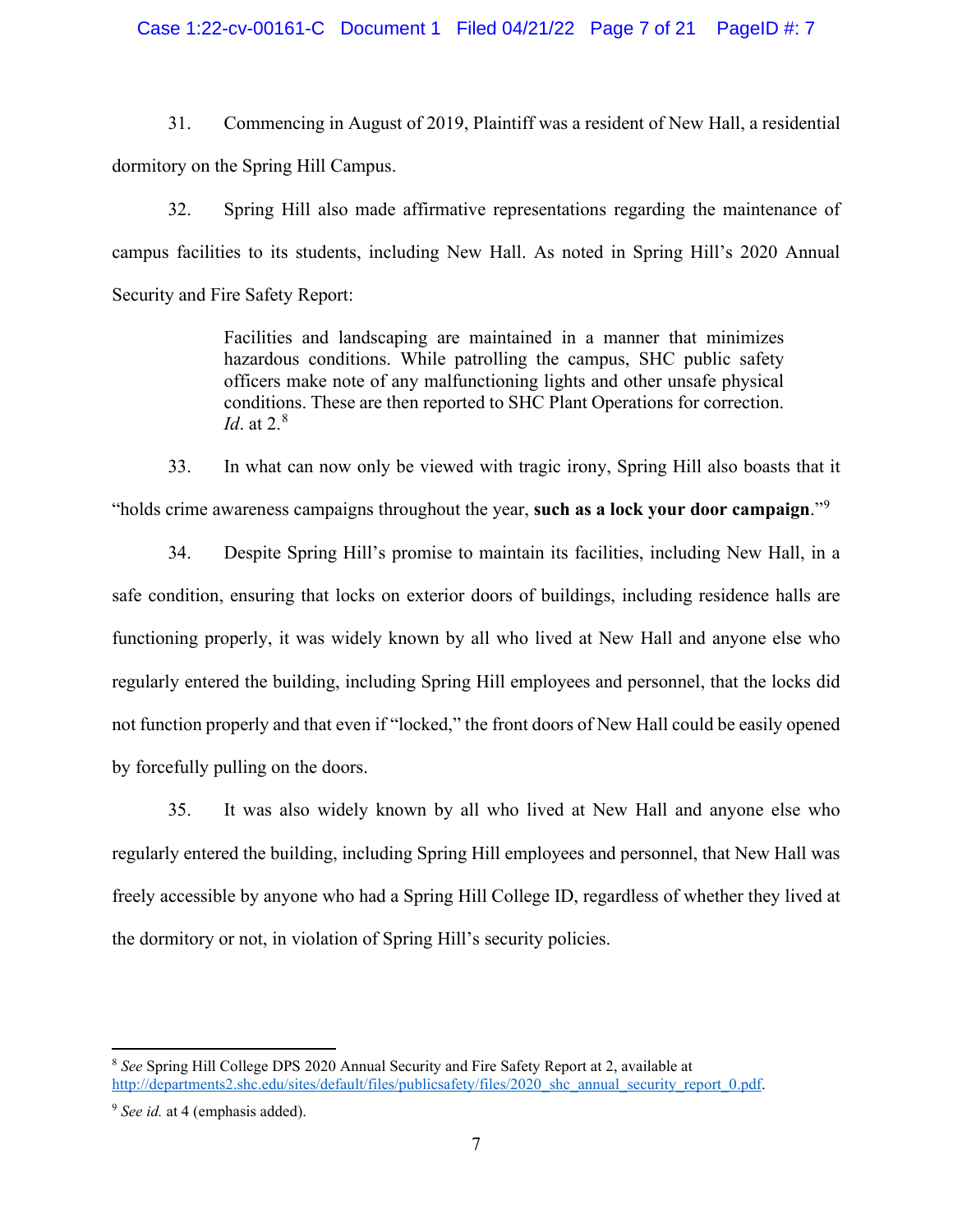#### Case 1:22-cv-00161-C Document 1 Filed 04/21/22 Page 8 of 21 PageID #: 8

36. Despite the Spring Hill Defendants' knowledge of the free accessibility of New Hall, prior instances of sexual assault on campus, and complete lack of appropriate security measures, in violation of their own internal security policies and representations to their students, including Plaintiff, Defendants failed to take any action whatsoever to secure the entrance to New Hall or otherwise prevent unauthorized access to the dormitory.

37. The Spring Hill Defendants' failure to provide any security measures to prevent unauthorized access to New Hall, in violation of their own security policies, directly resulted in Plaintiffs' rape and sodomy by Defendant Kokali, who was not authorized to enter the dormitory on the night he raped and sodomized Plaintiff.

## **II. As a Direct Result of Spring Hill's Security Failures, Audrey Cox Was Raped and Sodomized by Another Spring Hill Student.**

38. On March 12, 2021, Plaintiff went out with friends and eventually arrived at a country-western bar featuring live music called the Saddle Up Saloon in downtown Mobile.

39. While at the Saddle Up Saloon, Plaintiff became visibly and unquestionably intoxicated.

40. At the same time, Defendant Kokali was also at the Saddle Up Saloon and saw Plaintiff in her visibly intoxicated state. Defendant Kokali knew that Plaintiff was unquestionably intoxicated, incapacitated, and unable to provide consent for any sexual activity.

41. Upon leaving the Saddle Up Saloon, Plaintiff was safely escorted to her dorm room by a friend, as she was unable to physically facilitate her own return to her room at New Hall due to her intoxication.

42. Plaintiffs' friend assisted Plaintiff into her bed, fully clothed, covered her with a blanket, and turned off the lights. Upon leaving the room, Plaintiff's friend securely closed the door to her dorm room, but did not lock it because he was unable to do so from outside.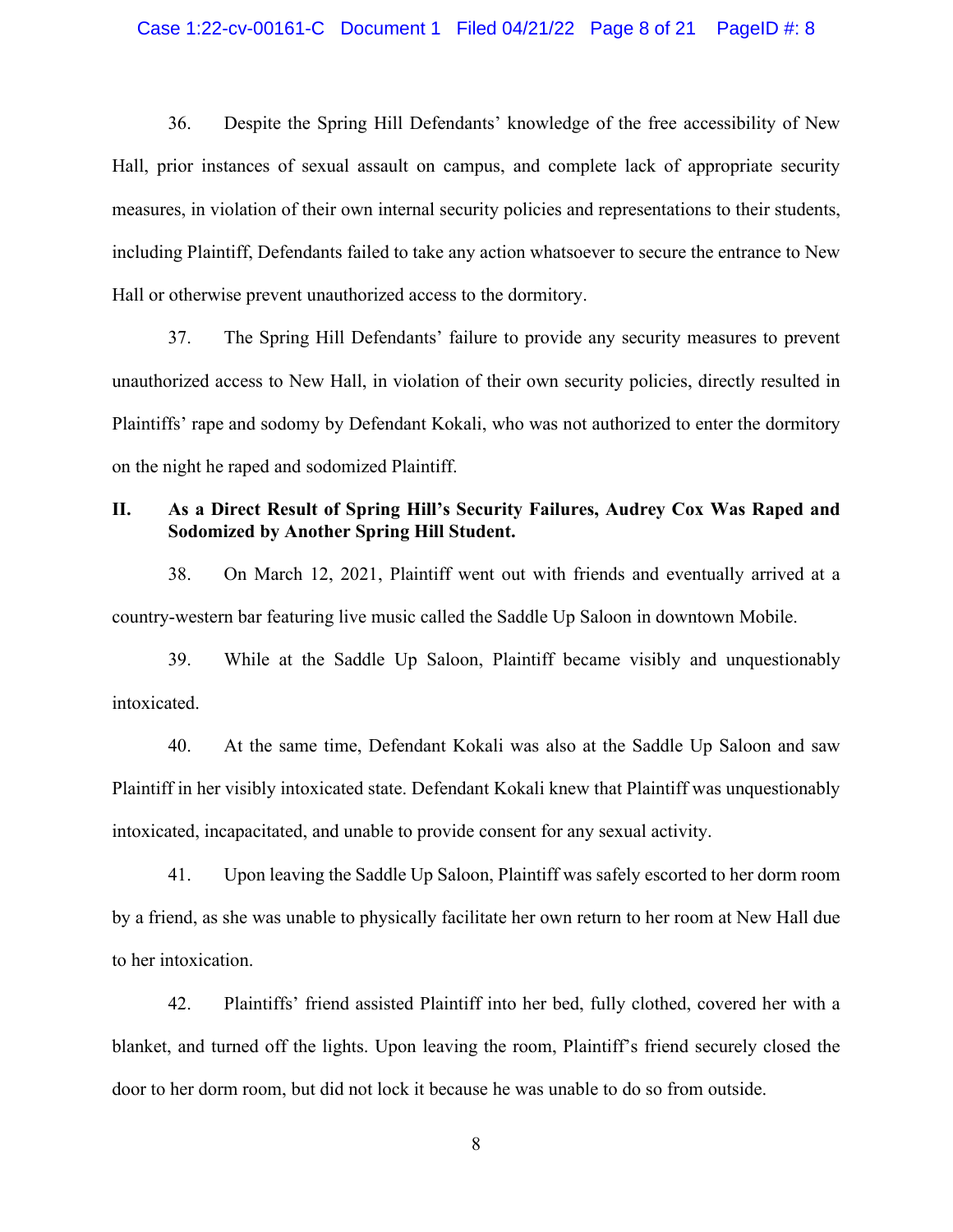### Case 1:22-cv-00161-C Document 1 Filed 04/21/22 Page 9 of 21 PageID #: 9

43. At some point after Plaintiff, Defendant Kokali also exited the Saddle Up Saloon without Plaintiff.

44. After escorting Plaintiff to her room and upon leaving New Hall, Plaintiff's friend witnessed Kokali entering New Hall.

45. At approximately 2:30 a.m. on March 12, 2021, Defendant Kokali freely entered the front door of New Hall, knowing that it would not be locked and there would be no other reasonable security measures in place to prevent him from entering the building.

46. Defendant Kokali was not a resident of New Hall and was not authorized to enter the building during the early morning hours of March 12, 2021.

47. Despite Spring Hill's safety policy providing that "access to residence halls are restricted to students assigned to each building and authorized personnel**,"** Defendant Kokali freely entered New Hall because the door was not locked, and any individual could gain entry.

48. Further, despite Spring Hill's safety policy providing that "SHC public safety officers patrol the residence halls on a regular basis," Defendant Kokali freely made his way from the unlocked entrance of New Hall to Plaintiff's dorm room without encountering any security personnel or other security measures.

49. Defendant Kokali then broke into Plaintiff's dorm room without permission.

50. Defendant Kokali raped and sodomized Plaintiff who was unable to consent, defend herself, or cry for help.

51. On March 30, 2021, Defendant Kokali was arrested for the rape of Plaintiff and the Mobile County District Attorney's Office charged Defendant Kokali with first-degree rape, firstdegree sodomy, and first-degree burglary.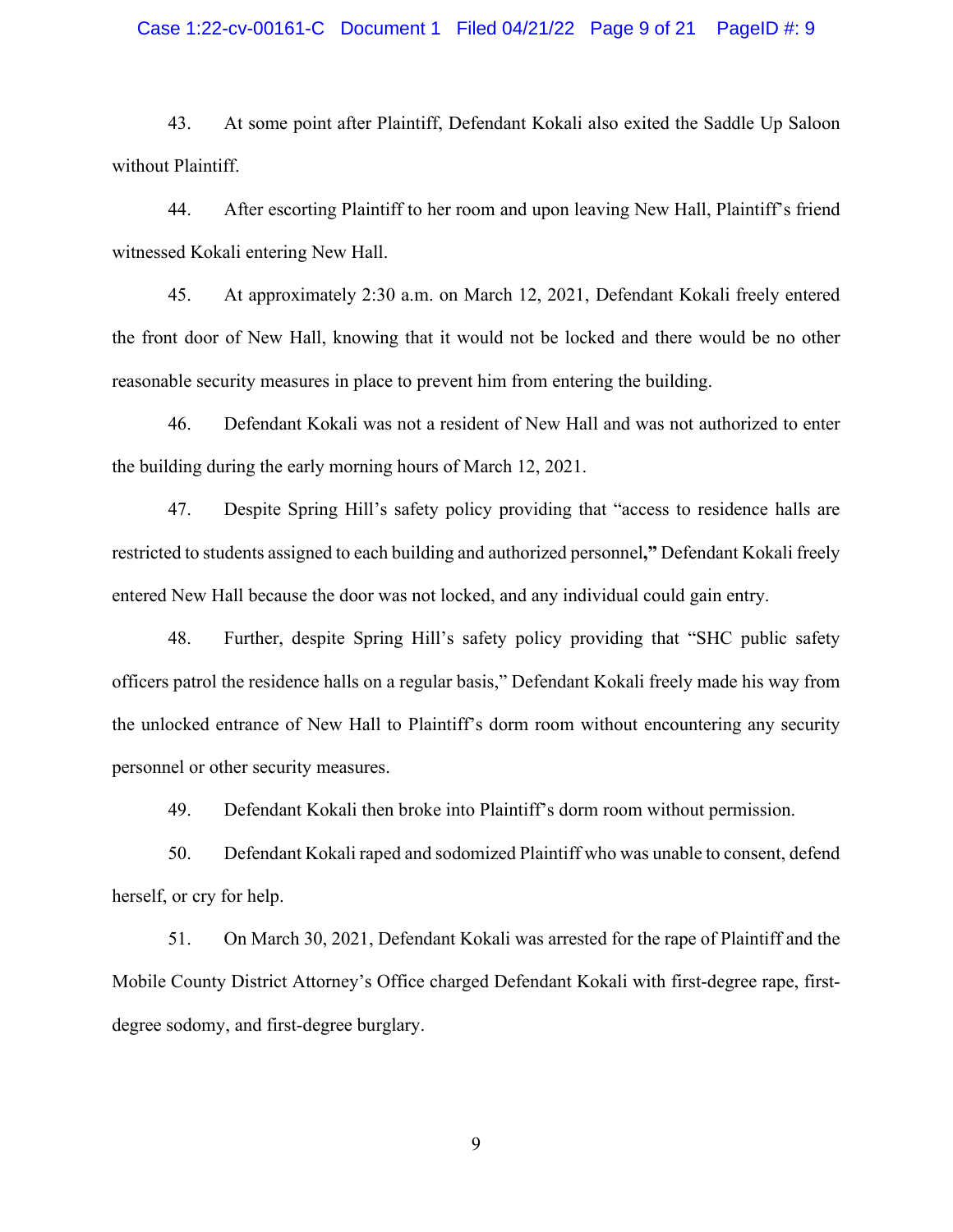52. On November 23, 2021, Defendant Kokali was indicted by a grand jury on charges of first-degree rape, first-degree burglary, and first-degree sodomy.

53. On December 2, 2021, Defendant Kokali was indicted by a grand jury on three additional charges, including first-degree rape of an incapacitated person, first-degree sodomy of an incapacitated person, and sexual misconduct.

# **III. Spring Hill College Was on Actual Notice of Numerous Prior Sexual Assaults In Its Residential Facilities and Responded With Deliberate Indifference.**

54. Although Spring Hill claims to make "security awareness and crime prevention a priority,"<sup>[10](#page-9-0)</sup> prior to Plaintiff's rape and sodomy it disbanded its sexual assault response team.<sup>[11](#page-9-1)</sup>

55. Each year Spring Hill coordinates the collection and reporting of crime statistics, as required by the Jeanne Clery Disclosure of Campus Security Policy and Crime Statistics Act ("Clery Act"), and notifies all enrolled students and Spring Hill employees of the availability of the reports.<sup>[12](#page-9-2)</sup>

56. Prior to Kokali's rape and sodomy of Plaintiff in her residence hall located on the campus of Spring Hill, the Spring Hill Defendants were on actual notice of numerous prior instances of sexual offenses occurring on campus property and, in particular, in Spring Hill's residential facilities.

57. According to Spring Hill's Clery Act reports, in the six years leading up to the rape and sodomy of Plaintiff, from 2015-2020, the Spring Hill Defendants were on actual notice of at least 25 "sex offenses"—all of which occurred in its on campus residential facilities.

<span id="page-9-0"></span><sup>10</sup> *See* Spring Hill College DPS 2020 Annual Security and Fire Safety Report at 4, available at http://departments2.shc.edu/sites/default/files/publicsafety/files/2020\_shc\_annual\_security\_report\_0.pdf

<span id="page-9-1"></span><sup>11</sup> <https://mynbc15.com/news/local/spring-hill-college-president-addresses-report-of-on-campus-sexual-assault> (last visited April 19, 2022).

<span id="page-9-2"></span><sup>12</sup> *Id.* at 1.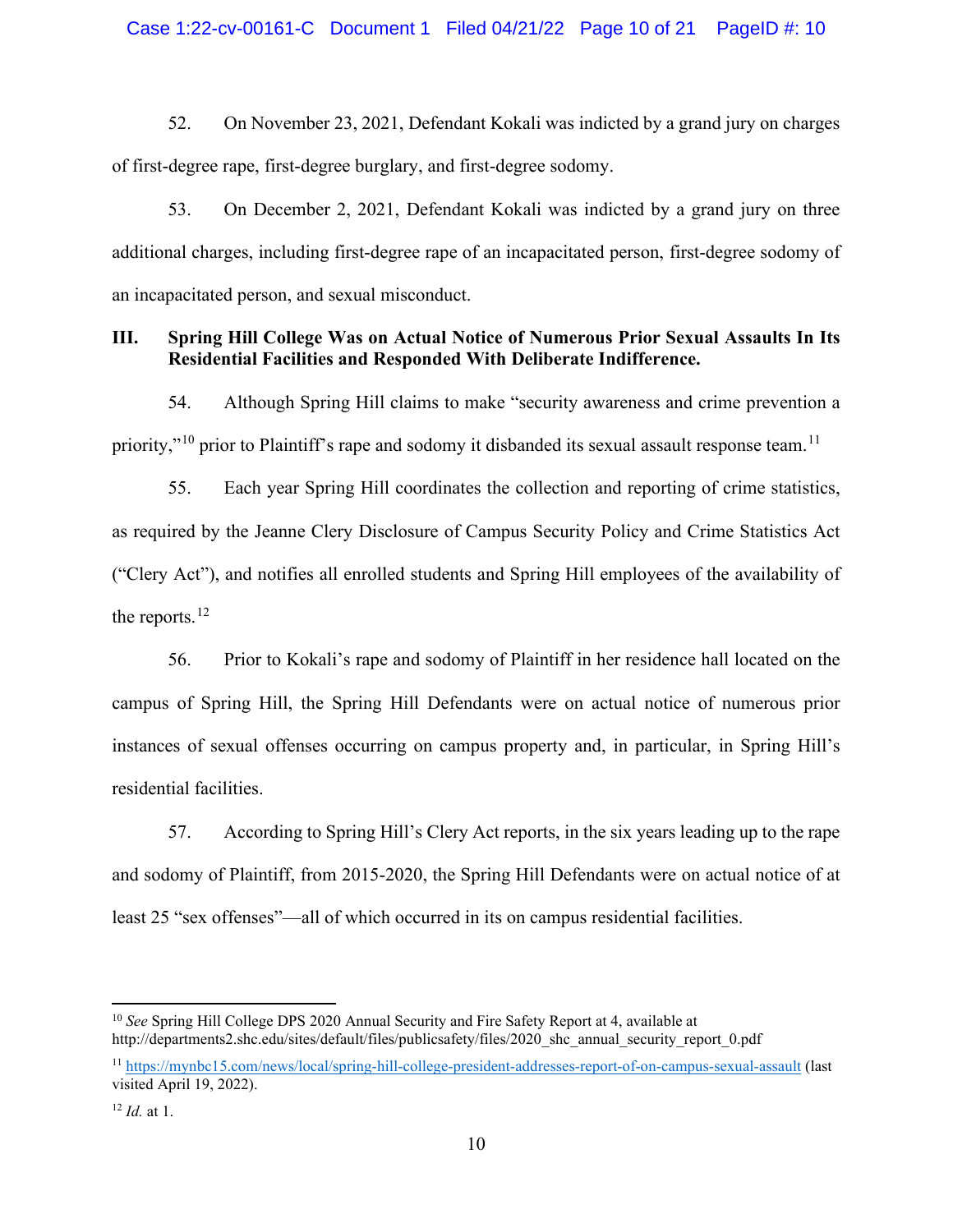#### Case 1:22-cv-00161-C Document 1 Filed 04/21/22 Page 11 of 21 PageID #: 11

58. Upon information and belief, the Clery Act reports are provided to and reviewed by Defendants Anderson, England, Lee, and Abel each year and Defendants Anderson, England, Lee, and Abel are appropriate persons that have authority to take corrective action by virtue of their positions as supervisors and policymakers for Spring Hill.

59. Despite being on actual notice that sex offenses were particularly prevalent in Spring Hill's on campus residential facilities, the Spring Hill Defendants responded with deliberate indifference, in violation of Spring Hill's own security policies, by failing to ensure that New Hall's main entrance was securely locked at all times and failing to maintain adequate security measures so that unauthorized individuals, including Kokali, could not gain free access to New Hall.

60. It was not until *after* Plaintiff reported her rape and sodomy by Kokali to the Spring Hill Defendants that Spring Hill took any action to fix the lock on the entrance of New Hall to prevent unauthorized access to the dormitory. Defendant Lee, however, recognized that the failure to ensure that "all dorms have the cards access" prior to was a safety failure "that just shouldn't be the case."<sup>[13](#page-10-0)</sup>

61. Defendants' deliberate indifference directly caused the rape and sodomy of Plaintiff because had the Spring Hill Defendants adequately secured the entrance to New Hall and employed reasonable security measures to prevent unauthorized access, Kokali would not have been able to break into Plaintiffs' room and sexually assault her.

<span id="page-10-0"></span><sup>13</sup> *See* <https://mynbc15.com/news/local/spring-hill-college-president-addresses-report-of-on-campus-sexual-assault> (last visited April 19, 2022).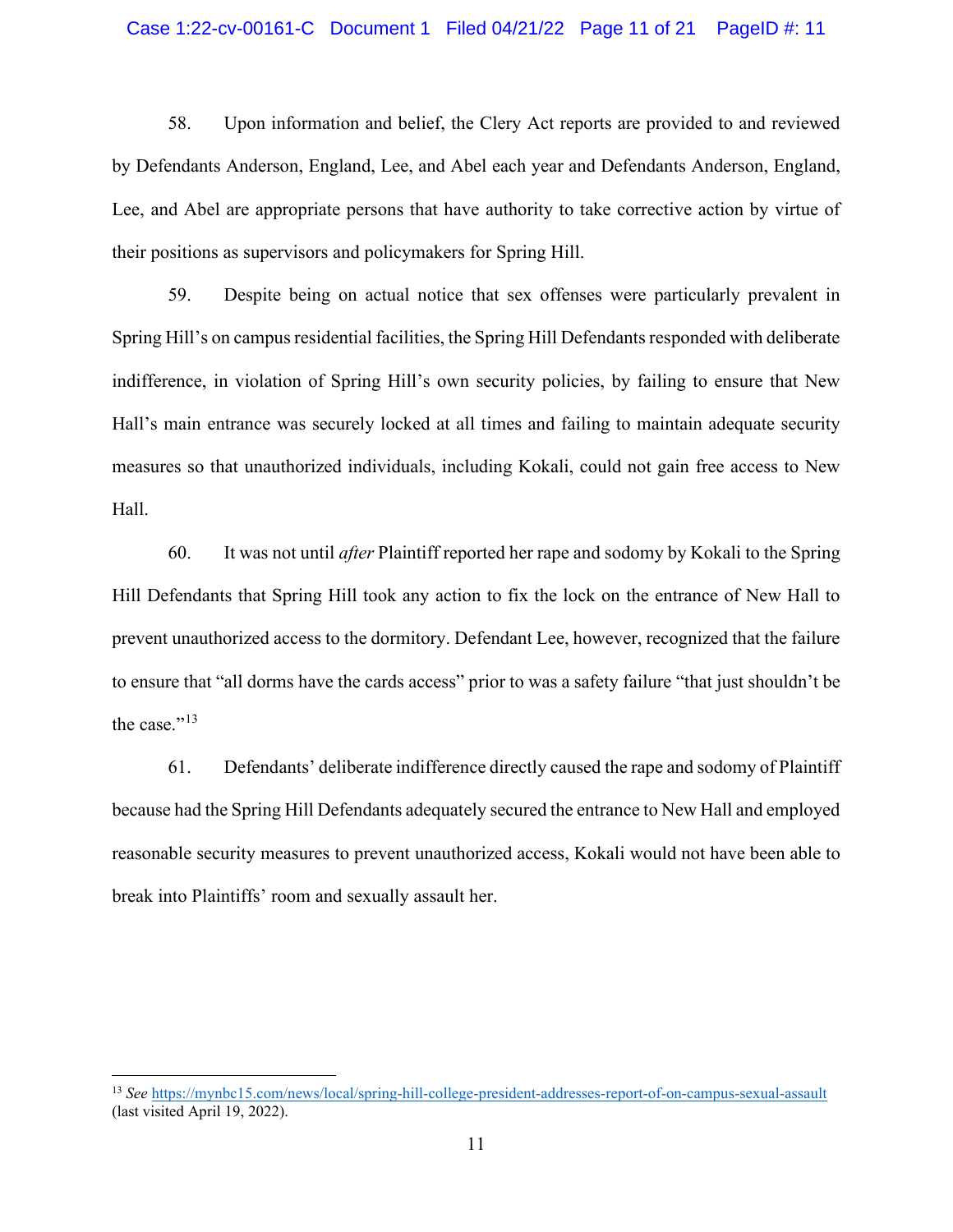## **CAUSES OF ACTION**

### **COUNT I**

# **Violation of Title IX, 20 U.S.C. § 1681,** *et seq.* **[Against Defendant Spring Hill College]**

62. Plaintiff repeats and realleges the allegations in Paragraphs 1-61 above, as if fully set forth herein.

63. Title IX of the Educational Amendments of 1972, 20 U.S.C. § 1681(a), provides that "[n]o person in the United States shall, on the basis of sex, be excluded from participation in, be denied the benefits of, or be subjected to discrimination under any education program or activity receiving Federal financial assistance."

64. Spring Hill College was at all relevant times hereto, and continues to be, a recipient to Federal financial assistance, subject to Title IX. Defendant Spring Hill is an educational institution, a recipient of federal funds, and is subject to private causes of action under Title IX.

65. Sexual harassment of students, including student-on-student sexual assault, is one form of discrimination on the basis of sex prohibited by Title IX. *See Davis v. Monroe County Board of Education*, 526 U.S. 629 (1999).

66. Defendant Spring Hill was on actual notice of extensive, offensive, and perversive gender-specific abuse and sexual offenses occurring in its residential facilities, in violation of Title IX, 20 U.S.C. § 1681, *et seq.*

67. The omissions and/or commissions by Defendant Spring Hill were both subjectively and objectively unreasonable, constituting deliberate indifference, and resulted in harm to, and the interference with and denial of Plaintiff's educational opportunity.

68. Plaintiff was raped and sodomized as a result of Defendants' deliberate indifference, including failing to secure the entrance of Plaintiff's dormitory and failing to employ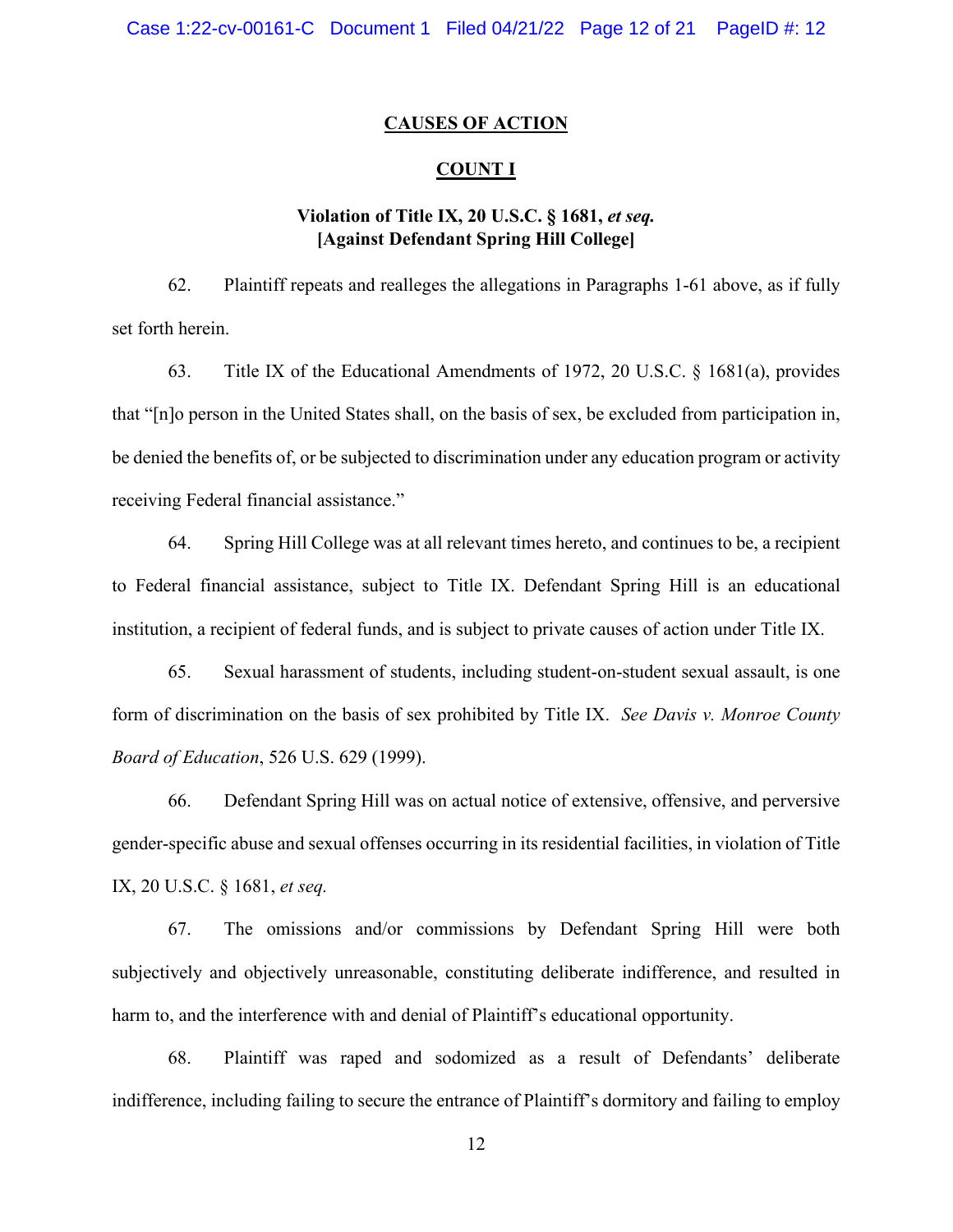#### Case 1:22-cv-00161-C Document 1 Filed 04/21/22 Page 13 of 21 PageID #: 13

reasonable security measures to prevent unauthorized access to Plaintiff's dormitory, despite being on actual notice of numerous prior sexual offenses occurring in Spring Hill's residential facilities prior to the rape and sodomy of Plaintiff.

69. Defendant Spring Hill was on actual notice through Defendants Anderson, England, Lee, and Abel, who are appropriate persons to take corrective action by virtue of their positions as supervisors and policymakers for Spring Hill, of the need to ensure that Plaintiff's dormitory entrance was secured and that reasonable security measures were employed to prevent unauthorized access to Plaintiff's dormitory.

70. Defendants Anderson, England, Lee, and Abel had the authority to initiate corrective action to prevent Defendant Kokali's unlawful conduct by preventing his unauthorized access by nonresidents to Plaintiff's dormitory but failed to do so.

71. Defendant Spring Hill had the authority to institute corrective measures to remedy the willful violations of Title IX. However, it failed to undertake such actions and instead acted with deliberate indifference to numerous reports evidencing pervasive sexual offenses occurring in its residential facilities.

72. Defendants' deliberate indifference directly caused the rape and sodomy of Plaintiff because had the Spring Hill Defendants adequately secured the entrance to New Hall and employed reasonable security measures to prevent unauthorized access by nonresidents, Kokali would not have been able to break into Plaintiffs' room and sexually assault her.

73. As a direct result of Defendant's conduct, Plaintiff suffered extensive physical, psychological, and emotional harm. Plaintiff Cox's experience was so unwelcome and was sufficiently severe, pervasive, and objectively offensive so as to deprive Plaintiff of equal access to educational activities and programs.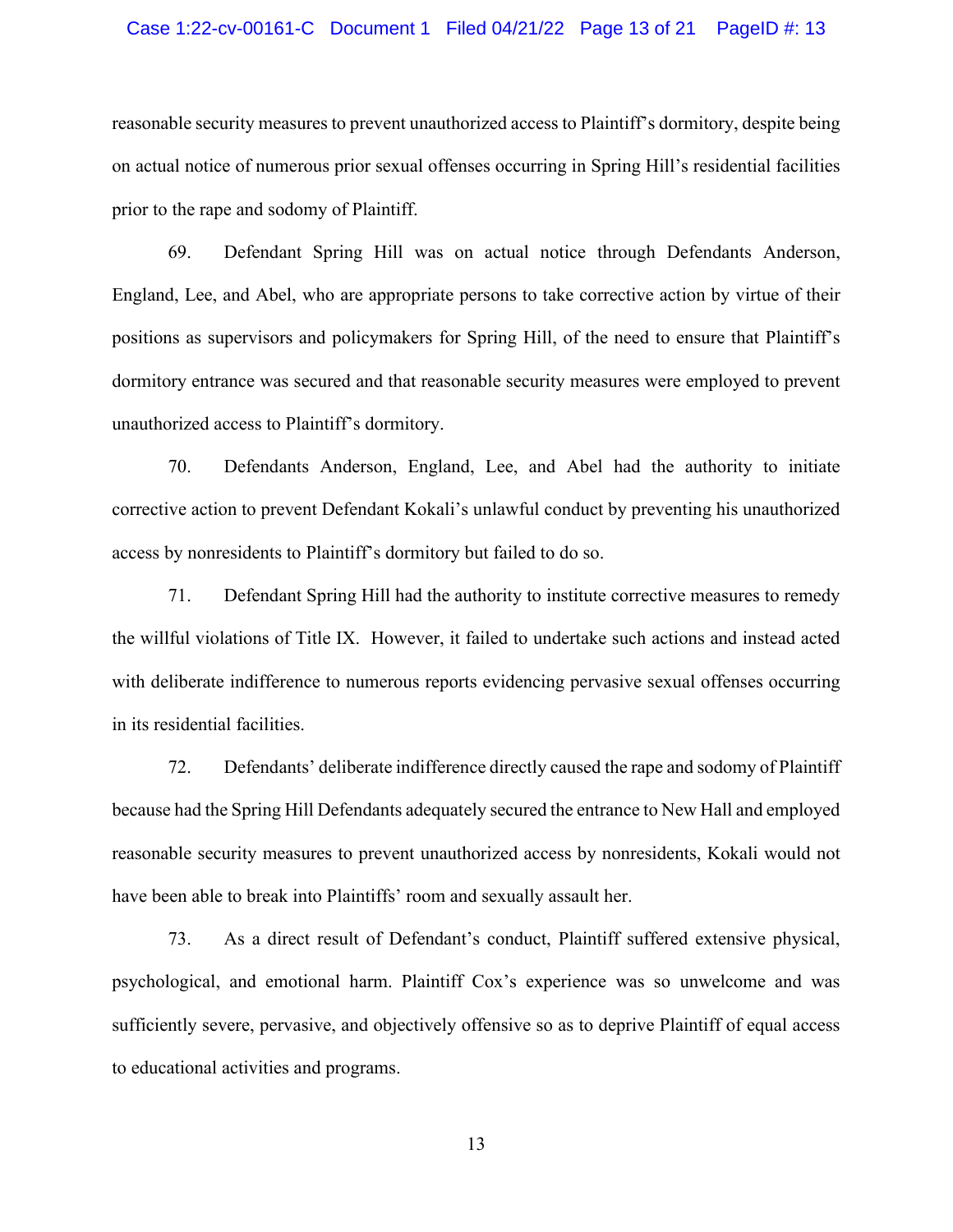74. As a result of the rape and sodomy, Plaintiff left Spring Hill and enrolled in another institution of higher learning. Due to the severe psychological and emotional harm caused by Defendants she was then forced to also withdraw from that institution.

### **COUNT II**

# **Negligence, Recklessness, Wantonness, and/or Reckless Indifference in Violation of Alabama Law [Against Spring Hill Defendants]**

75. Plaintiff repeats and realleges the allegations in Paragraphs 1-61, above, as if fully set forth herein.

76. At all times relevant to this action, the Spring Hill Defendants had a duty to provide their students, including Plaintiff, with a reasonably safe environment and to maintain their residential facilities in a reasonably safe condition.

77. The Spring Hill Defendants breached their duty to provide Plaintiff with a reasonably safe environment and to maintain their residential facilities in a reasonably safe condition by failing to ensure that Plaintiff's dormitory entrance was secure and that there were reasonable security measures in place to prevent unauthorized access to nonresidents and unapproved guests, including Defendant Kokali, in violation of Spring Hill's own safety policies and procedures.

78. The Spring Hill Defendants' negligent, reckless, wanton, and/or recklessly indifferent acts and omissions directly caused the rape and sodomy of Plaintiff because had the Spring Hill Defendants adequately secured the entrance to New Hall and employed reasonable security measures to prevent unauthorized access by nonresidents and unapproved guests, Kokali would not have been able to break into Plaintiff's room and sexually assault her.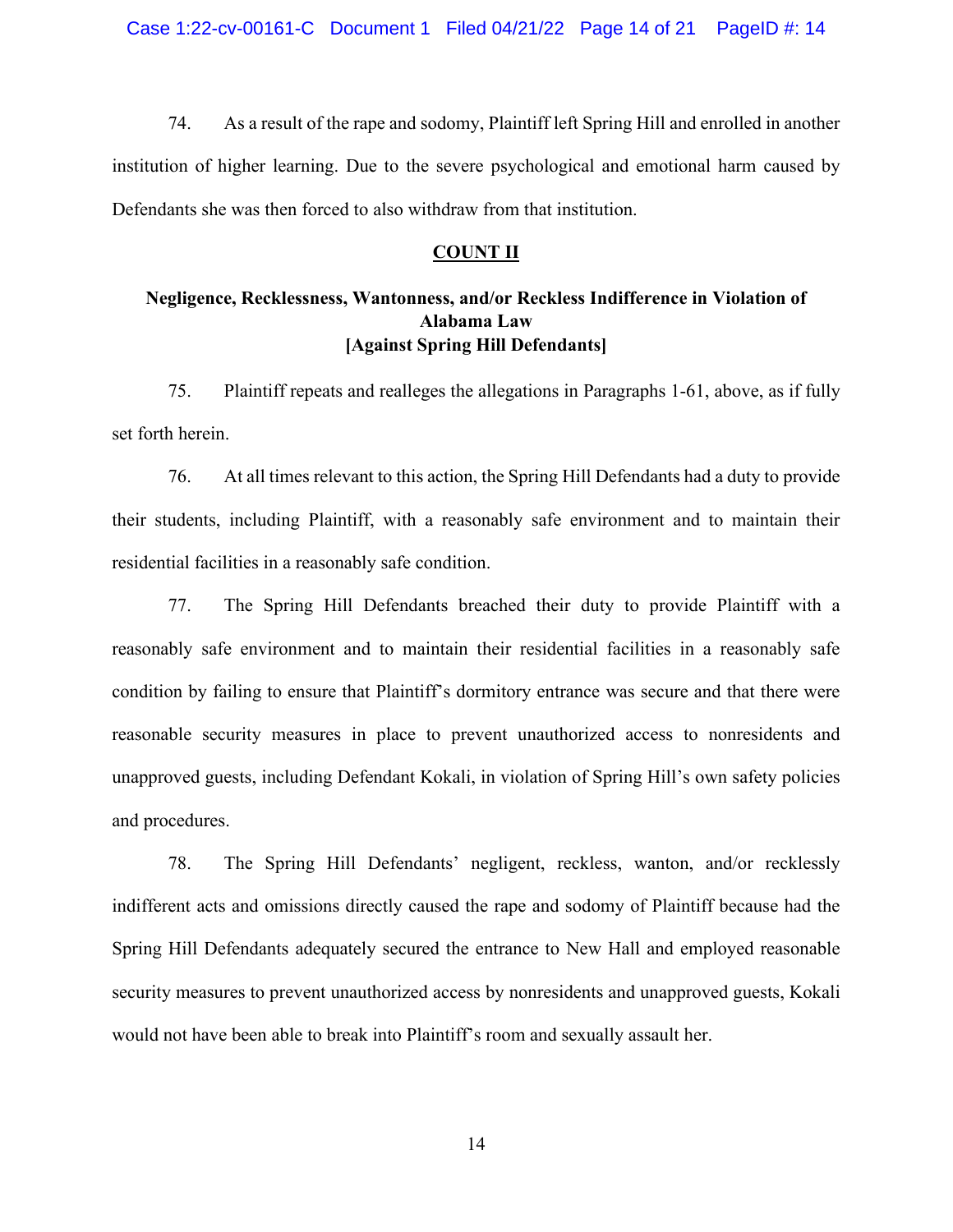79. As a direct and proximate result of the Spring Hill Defendants' negligent, reckless, wanton, and/or recklessly indifferent acts and omissions, Plaintiff suffered damages, including but not limited to substantial physical injuries, emotional trauma, mental anguish and suffering, impairment of reputation, personal humiliation, embarrassment, anxiety, economic loss and alienation both academically and socially from school activities.

## **COUNT III**

# **Negligent Misrepresentation in Violation of Alabama Law [Against Spring Hill Defendants]**

80. Plaintiff repeats and realleges the allegations in Paragraphs 1-61 above, as if fully set forth herein.

81. The Spring Hill Defendants made misrepresentations of material fact to their students, including Plaintiff, including, without limitation, the following:

- a. Spring Hill is "committed to providing students with a safe environment that is conducive to personal growth and learning";
- b. "Access to residence halls are restricted to students assigned to each building and authorized personnel";
- c. "Access to residence halls is restricted to residents, their approved guests, and specified members of the college community. Residents gain entry by either keys or card access readers. Residents are cautioned against propping doors open and permitting strangers to enter the buildings. SHC public safety officers patrol the residence halls on a regular basis. Housing staff enforce security measures in the halls and work with residents to achieve a community respectful of individual and group rights and responsibilities";
- d. Spring Hill DPS would ensure a "safe and secure environment" for its students;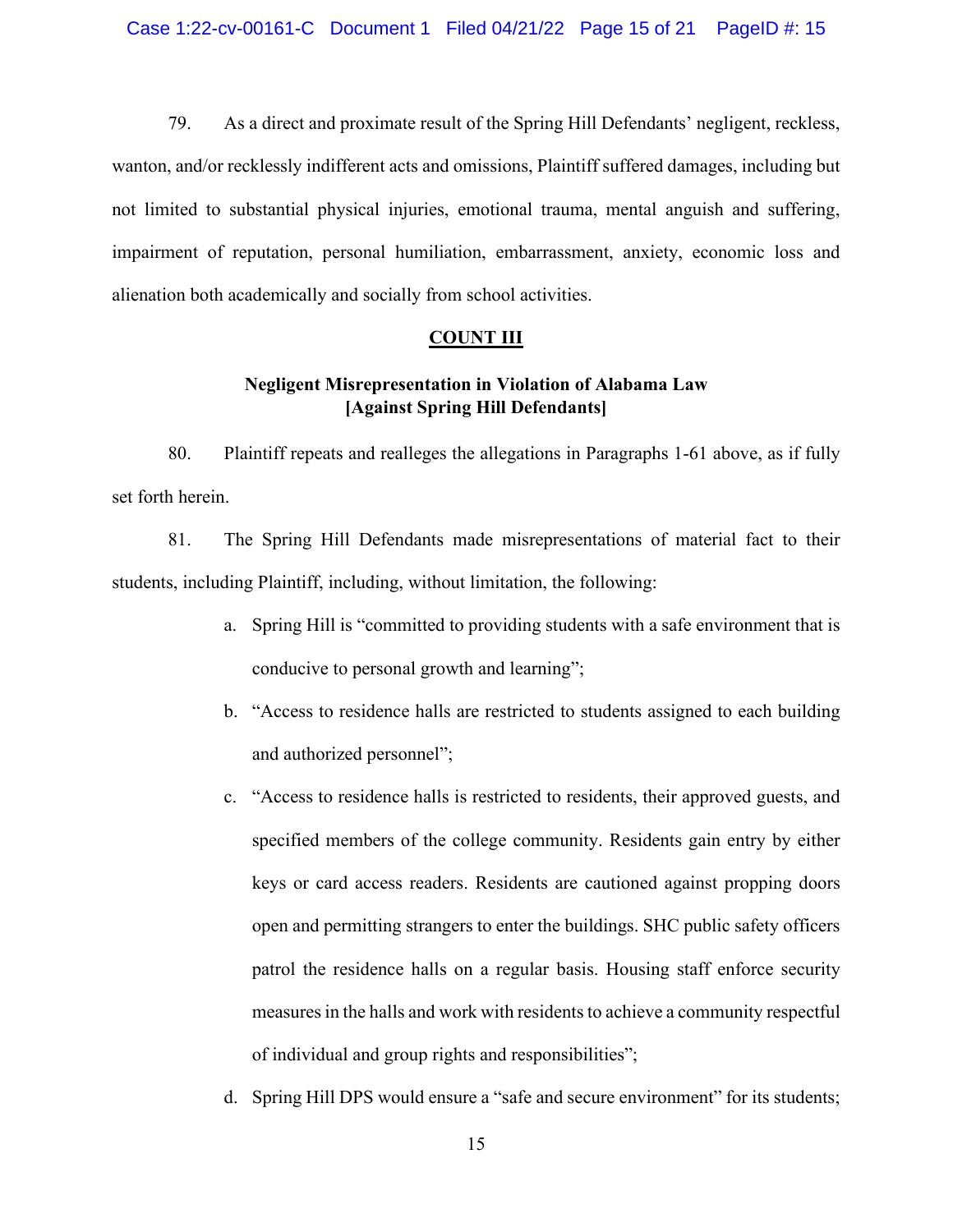e. Facilities and landscaping are maintained in a manner that minimizes hazardous conditions. While patrolling the campus, SHC public safety officers make note of any malfunctioning lights and other unsafe physical conditions. These are then reported to SHC Plant Operations for correction.

82. The above referenced misrepresentations were made by the Spring Hill Defendants to Spring Hill's students, including Plaintiff, willfully to deceive, recklessly, without knowledge, or mistakenly.

83. Plaintiff justifiably relied upon the above referenced misrepresentations under the circumstances and had she known that the Spring Hill Defendants' misrepresentations were false, she would not have relied upon the Spring Hill Defendants to provide her with a safe environment.

84. As a direct and proximate result of the Spring Hill Defendants' misrepresentations of material fact to Plaintiff, Plaintiff was raped and sodomized by Defendant Kokali.

85. As a direct and proximate result of the Spring Hill Defendants' negligent, reckless, wanton, and/or recklessly indifferent acts and omissions, Plaintiff suffered damages, including but not limited to substantial physical injuries, emotional trauma, mental anguish and suffering, impairment of reputation, personal humiliation, embarrassment, anxiety, economic loss and alienation both academically and socially from school activities.

## **COUNT IV**

# **Breach of Implied Contract in violation of Alabama Law [Against Spring Hill Defendants]**

1. Plaintiff repeats and realleges the allegations in Paragraphs 1-61 above, as if fully set forth herein.

2. Plaintiff entered into an agreement with the Spring Hill Defendants and, as part of that agreement, paid tuition and other compensation to Spring Hill in exchange for certain benefits.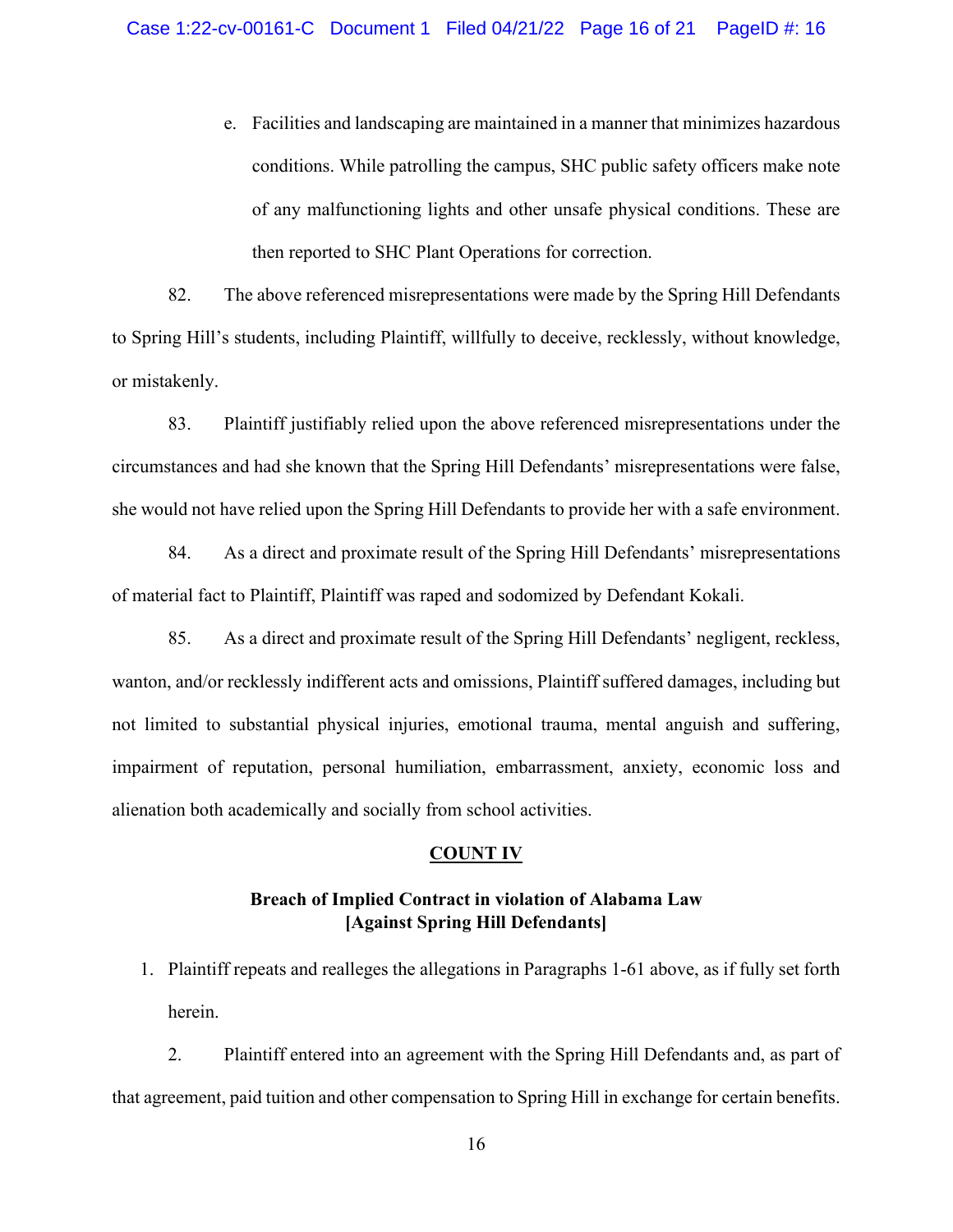#### Case 1:22-cv-00161-C Document 1 Filed 04/21/22 Page 17 of 21 PageID #: 17

3. As part of the agreement, Spring Hill promised to provide a safe environment to its students, including Plaintiff, by, among other means, restricting access to residence halls, maintaining its residence halls in reasonably safe condition, and providing the best possible service, safety, and protection of persons.

4. The Spring Hill Defendants breached their promises to Plaintiff by failing to ensure that the entrance of her residence hall was secure and failing to maintain other reasonable security measures to prevent free access to Plaintiff's residence hall by unauthorized individuals, including Defendant Kokali.

5. Had Plaintiff known that the Spring Hill Defendants would not provide the security measures promised as part of the benefit of the bargain, she would not have agreed to pay tuition and other compensation for these benefits.

6. As a direct result of the Spring Hill Defendants' breach of contract, Plaintiff did not receive the benefit of her bargain, sustaining monetary damages as well as consequential damages relating to the disruption of her education.

### **COUNT V**

# **Assault and Battery in Violation of Alabama Law [Against Defendant Kokali]**

7. Plaintiff repeats and realleges the allegations in Paragraphs 1-61 above, as if fully set forth herein.

8. Defendant Kokali unlawfully touched Plaintiff when he sodomized and raped her.

9. Defendant Kokali's rape and sodomy of Plaintiff was intentional.

10. Defendant Kokali's rape and sodomy of Plaintiff was conducted in a harmful and

offensive manner.

11. Plaintiff never consented to Defendant Kokali's unlawful touching.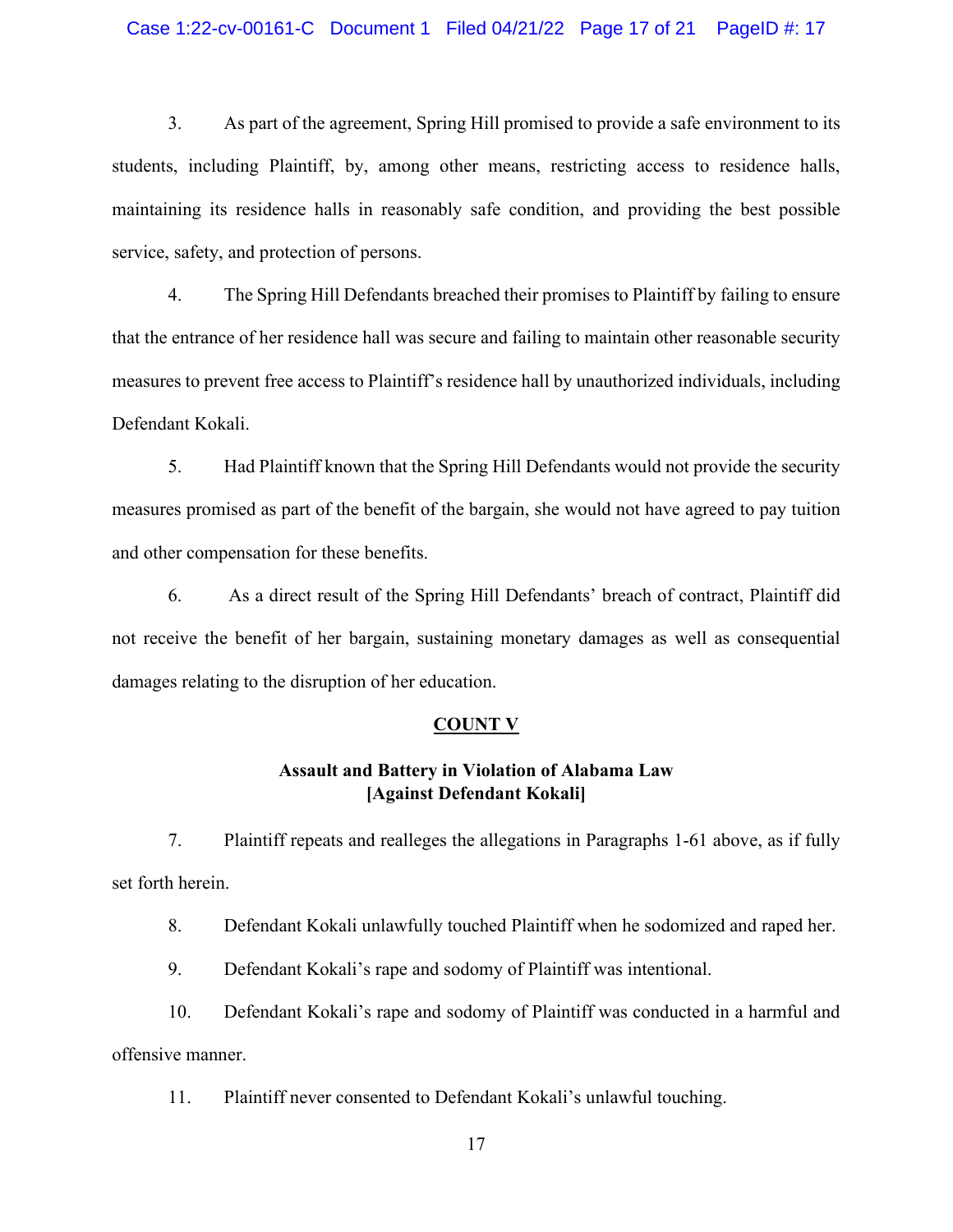12. As a direct and proximate result of the Defendant Kokali's assault and battery of Plaintiff, Plaintiff suffered damages, including but not limited to substantial physical injuries, emotional trauma, mental anguish and suffering, impairment of reputation, personal humiliation, embarrassment, anxiety, economic loss and alienation both academically and socially from school activities.

## **COUNT VI**

# **Invasion of Privacy in Violation of Alabama Law [Against Defendant Kokali]**

13. Plaintiff repeats and realleges the allegations in Paragraphs 1-61 above, as if fully set forth herein.

14. Defendant Kokali intruded on Plaintiff's physical and emotional solitude or seclusion when he raped and sodomized Plaintiff.

15. Plaintiff's sexual concerns and sexual integrity are private in nature.

16. Defendant Kokali's rape and sodomy of Plaintiff was so offensive and objectionable that any reasonable person subjected to it would experience outrage, mental suffering, shame, and humiliation.

17. As a direct and proximate result of the Defendant Kokali's invasion of Plaintiff's privacy, Plaintiff suffered damages, including but not limited to substantial physical injuries, emotional trauma, mental anguish and suffering, impairment of reputation, personal humiliation, embarrassment, anxiety, economic loss and alienation both academically and socially from school activities.

## **COUNT VII**

# **Intentional Infliction of Emotional Distress (Outrage) in Violation of Alabama Law [Against Defendant Kokali]**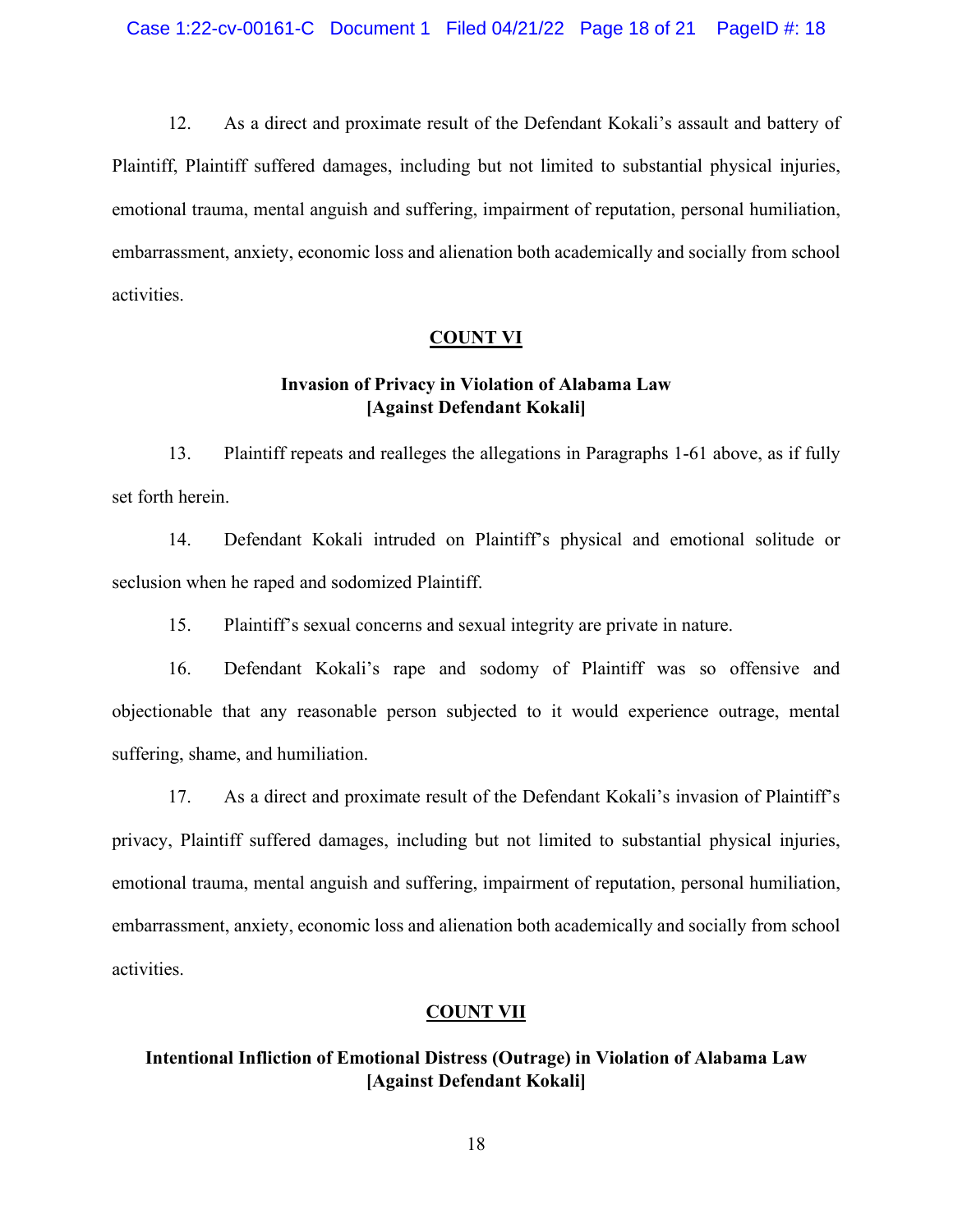#### Case 1:22-cv-00161-C Document 1 Filed 04/21/22 Page 19 of 21 PageID #: 19

18. Plaintiff repeats and realleges the allegations in Paragraphs 1-61 above, as if fully set forth herein.

19. To succeed on an action based on outrage, a plaintiff must prove (1) the Defendants intended to inflict emotional distress, or know or should have known that emotional distress would likely result from their conduct; (2) the Defendants' conduct was extreme and outrageous; (3) the Defendants' actions caused her distress; and (4) the distress was severe.

20. Defendant Kokali knew that the rape and sodomy of Plaintiff would cause Plaintiff severe emotional distress and committed those acts despite his knowledge.

21. Defendant's rape and sodomy of Plaintiff was not only extreme and outrageous but criminal.

22. The emotional distress inflicted on Plaintiff is so severe that no reasonable person could be expected to endure it.

23. As a direct and proximate result of the Defendant Kokali's extreme and outrageous conduct, Plaintiff suffered damages, including but not limited to substantial physical injuries, emotional trauma, mental anguish and suffering, impairment of reputation, personal humiliation, embarrassment, anxiety, economic loss and alienation both academically and socially from school activities.

#### **PRAYER FOR RELIEF**

WHEREFORE**,** Plaintiff demands judgment against Defendants on each of the abovestated Claims as follows:

> A. For appropriate declaratory and injunctive relief, including that the Spring Hill Defendants be required to implement and maintain reasonable and appropriate safety policies and procedures to prevent the conduct alleged herein;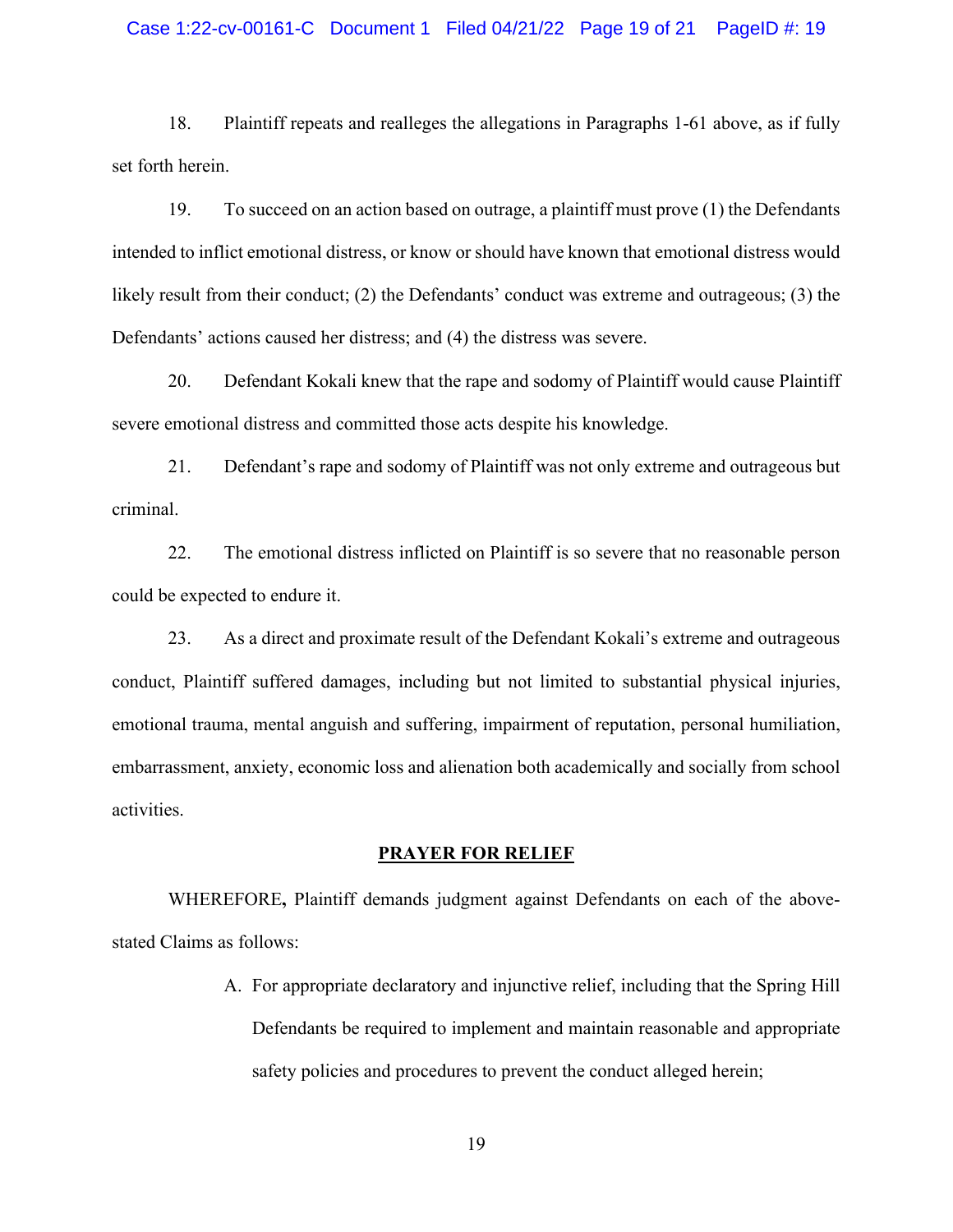- B. For compensatory damages in excess of this Court's jurisdictional minimum;
- C. For consequential damages in excess of this Court's jurisdictional minimum;
- D. For punitive damages;
- E. For pre-judgment and post-judgment interest, as provided by law;
- F. For attorneys' fees, expenses, and costs of this action; and
- G. For all other and further relief that this Court deems appropriate.

## **JURY DEMAND**

Plaintiffs hereby demand a trial by jury as to all claims so triable.

Dated: April 21, 2022 Respectfully Submitted,

*/s/Diandra S. Debrosse Zimmermann* Diandra S. Debrosse Zimmermann (ASB-2956-N76D) Eli J. Hare (ASB-1024-T20Q) **DICELLO LEVITT GUTZLER LLC** 420 20<sup>th</sup> Street North, Suite 2525 Birmingham, Alabama 35203 (205) 855-5700 fu@dicellolevitt.com [ehare@dicellolevitt.com](mailto:ehare@dicellolevitt.com)

Kenneth P. Abbarno\* Justin J. Hawal\* **DICELLO LEVITT GUTZLER LLC** Western Reserve Law Building 7556 Mentor Avenue Mentor, Ohio 44060 (440) 953-8888 kabbarno@dicellolevitt.com

## *Counsel for Plaintiffs*

\**Pro Hac Vice* application forthcoming